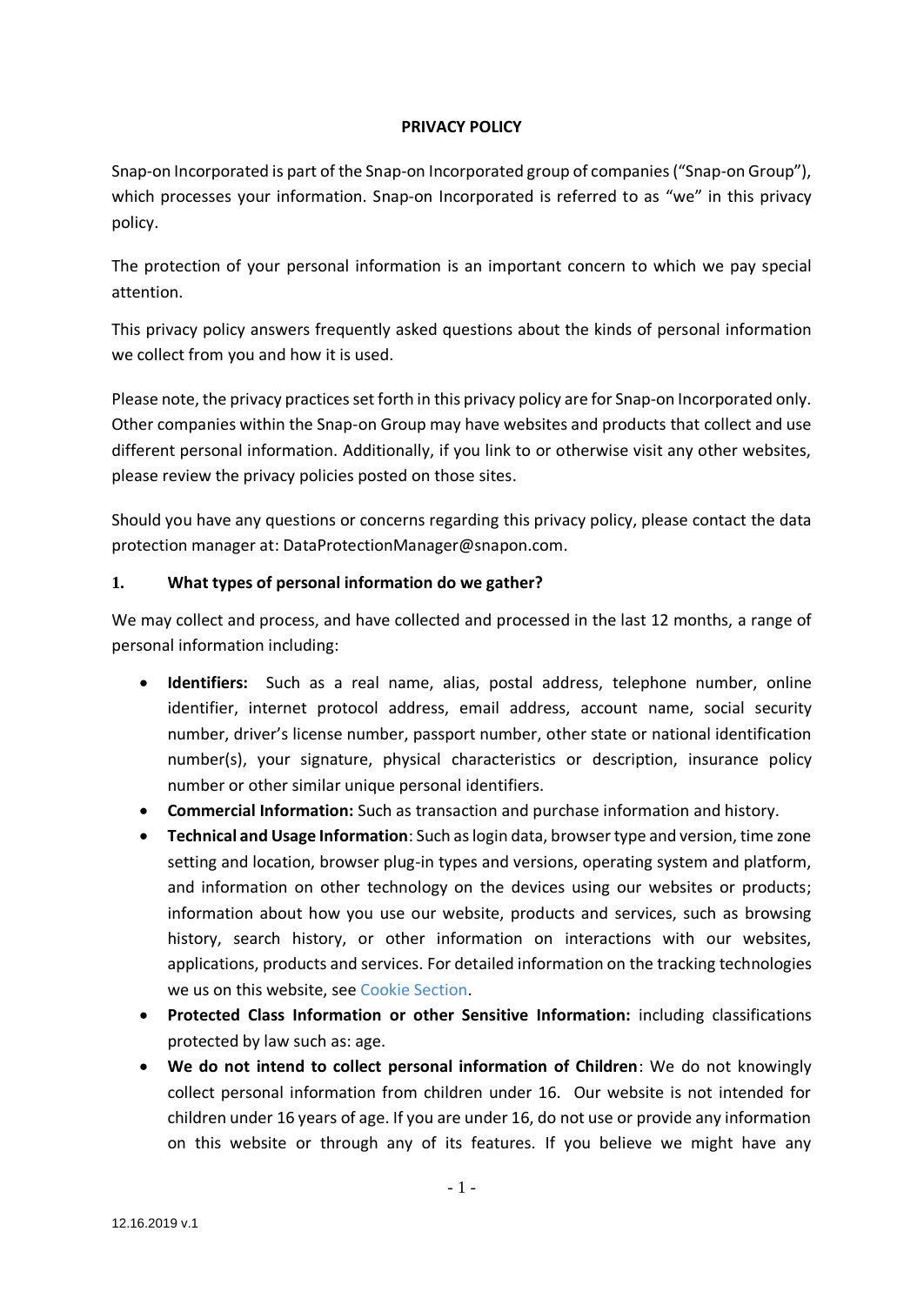information from or about a child under 16, please contact us at [DataProtectionManager@snapon.com.](mailto:DataProtectionManager@snapon.com)

### **2. What are the sources of personal information we have gathered?**

We collect personal information from a variety of sources, including:

- **From You.** You may directly give us personal information when you:
	- o Apply for, purchase, register or use our products and services;
	- o Receive customer support;
	- o Create an account on our website;
	- o Subscribe to our publications;
	- o Request marketing be sent to you;
	- o Enter a competition, promotion or survey;
	- o Correspond with us in person at trade shows, events, or otherwise;
	- o Give us feedback or provide us other information when you contact us; or
	- o When you connect your social media account to your account with us.
- **From automated technologies or interactions.** As you interact with our website, application, or email campaigns, we may automatically collect Technical and Usage Information (more fully described in the "What types of personal information do we gather?" Section.) We collect this data by using cookies, server logs and other similar technologies. For detailed information on the technologies we us on this website or in our email campaigns, see [Cookie Section](#page-6-0).
- **From third parties or publicly available sources.** We will receive personal information from various third parties that confirmed they are authorized to share it with us or other public sources, such as:
	- o Auto repair shops and auto dealers who use our products or services;
	- o Advertising networks;
	- o Internet service providers;
	- o Meeting services;
	- o Data Analytics Providers;
	- o Operating systems and platforms;
	- o Social networks;
	- o Data brokers;
	- o Snap-on Tools franchisees; or
	- $\circ$  Other Snap-on Group companies that you may interact with through other websites, products, or services.

#### **3. How is that personal information used by us?**

We may use your personal information in the following ways:

#### • **Business Uses, such as:**

o Register you as a new customer;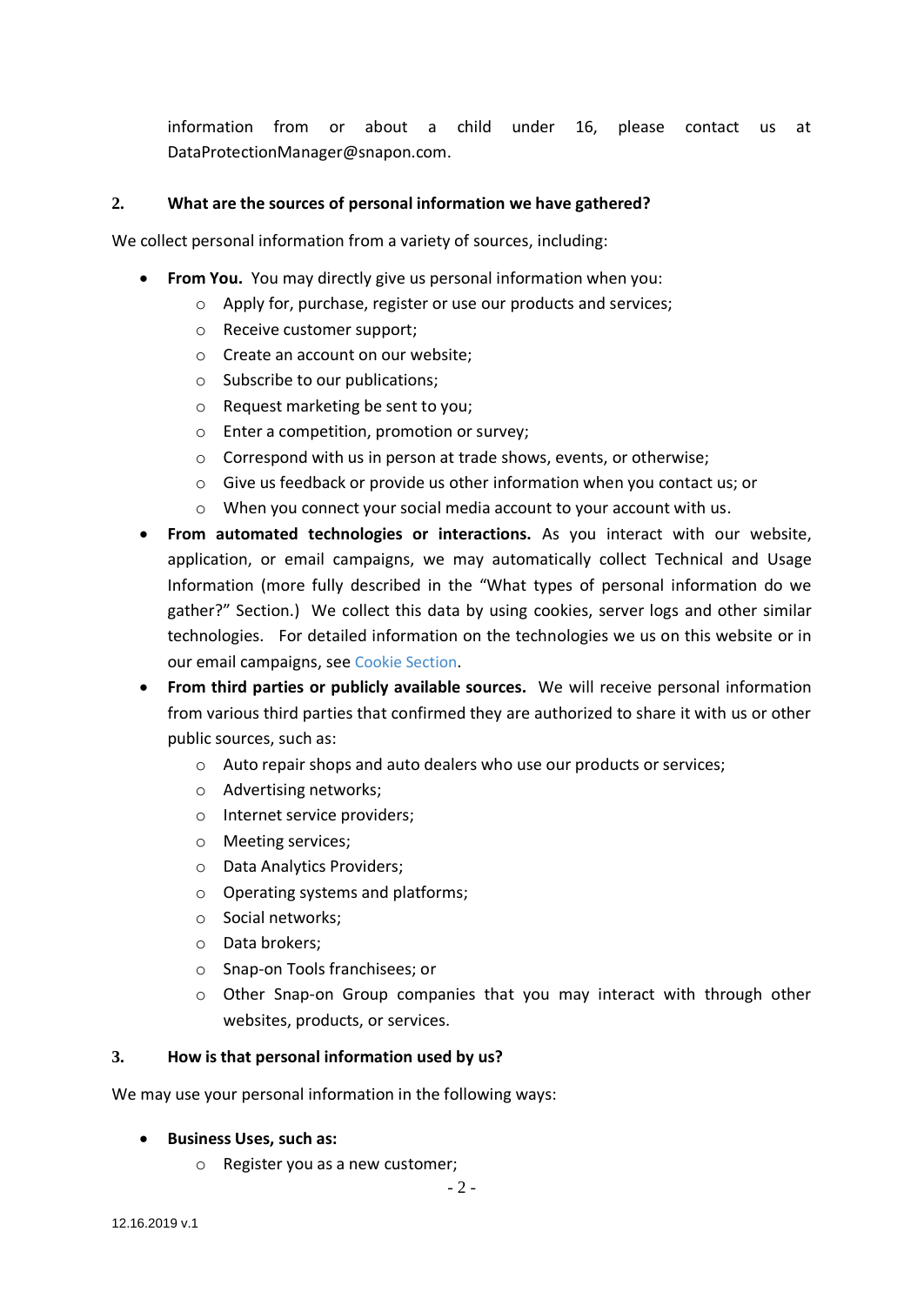- o Process and deliver your order, manage your subscriptions, or carry out our obligations arising from any other contracts you enter into with us;
- o Manage payments, fees and charges and collect and recover money owed to us;
- $\circ$  Managing our relationship with you by sending you renewal notices, notifying you of product or service information, asking you to leave a review or take a survey, or enabling you to partake in a prize draw or competition;
- o Fulfil your requests, answer your questions, respond to your comments, and measure how effectively we address your concerns;
- o Analyse and develop new products and services, or make suggestions and recommendations to you about goods and services that may be of interest to you;
- o Provide customer support; or
- o Fulfil any legal obligations we may have.
- **Monitoring & Recording:** to handle any calls, chats or other interactions with us, including by the customer services team. Please be aware that it is our general practice to monitor and in some cases record such interactions for staff training or quality assurance purposes or to retain evidence of a particular transaction or interaction.
- **Website Experience:** for the technical administration of the website; for internal operations; for customer administration; for product surveys; for troubleshooting; for information analysis, information analytics, testing, and research and development purposes; to ensure that content from our site is presented in the most effective manner for you and for your computer; and as part of our efforts to keep our site safe and secure.
- **Protecting our Rights and Property:** to protect our rights or property or that of our business partners, franchisees, dealers, suppliers, customers or others when we have reasonable grounds to believe that such rights or property have been or could be affected; to recover debts; to prevent, detect, identify, investigate, respond, and protect against potential or actual claims, liabilities and prohibited behavior or activities.
- **Information for our Business Partners, Dealers and Franchisees:** to administer and develop our business relationship with you, the business partner, dealer or franchisee you represent, including sharing information with our group, to enter into or perform a transaction with you, to contact you as part of satisfaction surveys or for market research purposes.
- **Product development**: We may use non-identifying and aggregate information to gather information for product management and development. For example, we may tell our sales and marketing staff that X number of individuals visited a certain area on our web site, or that Y number of software licenses were ordered during a particular time period. This aggregate information may also be shared with our affiliates and independent dealers.
- **Marketing:** to communicate about, and administer participation in, special events, programs, surveys, contests, sweepstakes, and other offers and promotions; to provide you with information about other goods and services we offer, or offered by others, that are similar to those that you have already purchased or enquired about and to send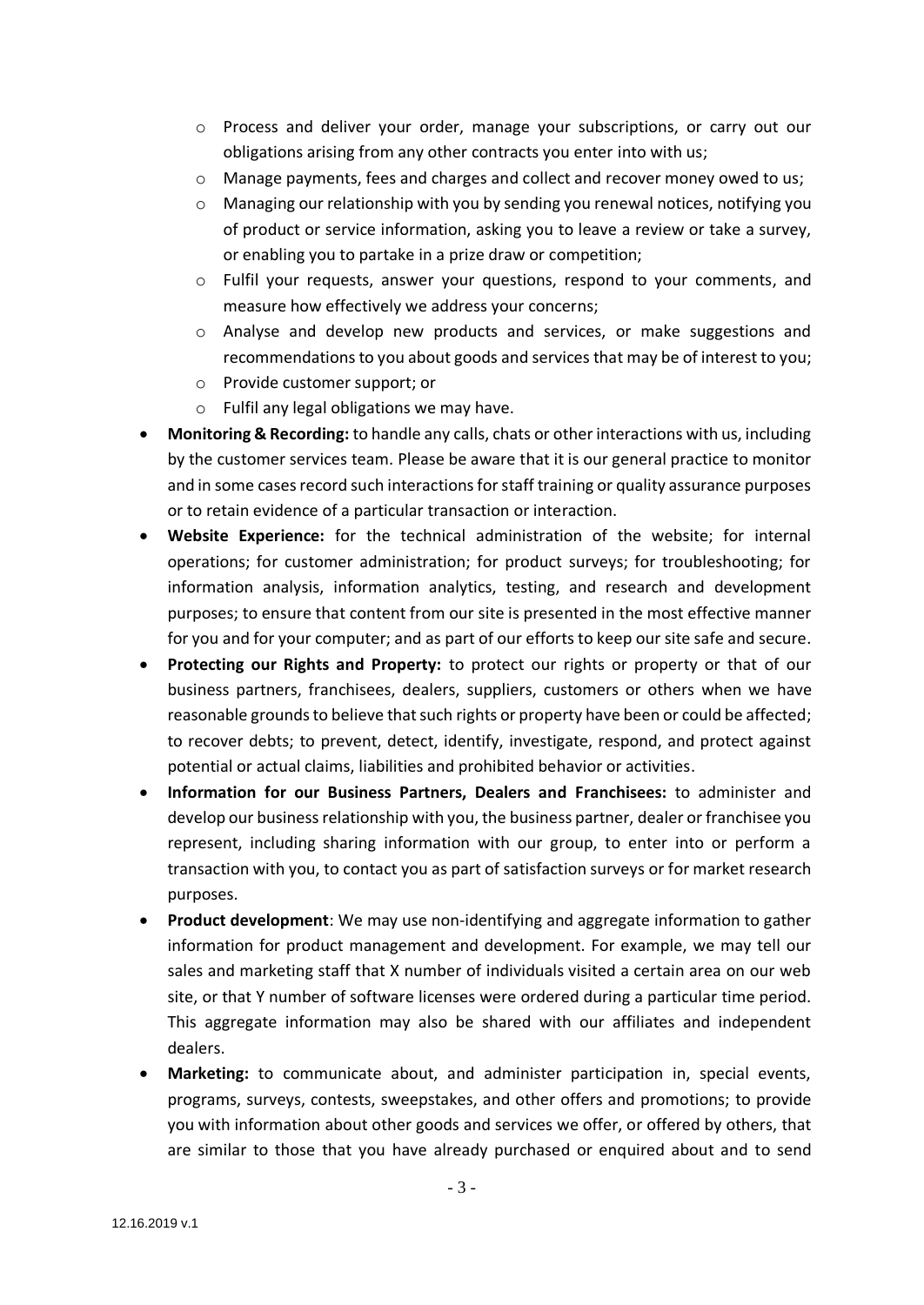informational or promotional email messages to you, which you may opt out of receiving as described below.

## **4. Is my personal information disclosed to third parties?**

We may disclose Personal Information with the following categories of third parties:

- "**Affiliates.**" We share with our affiliates for the purposes described in this Privacy Policy.
- "**Service Providers**." We share with our trusted third-party service providers, to facilitate services they provide to us, such as internet services, website hosting, data analytics, payment processing, order fulfilment, information technology and related infrastructure provision, customer service, email delivery, marketing, auditing, background checks, and other services.
- "**Business Partners**." We share with our trusted business partners.
- "**Franchisees**." We share information with Snap-on Tools Franchisees.

In the preceding 12 months, we disclosed for our operational business purposes the following categories of Personal Information to the following categories of third parties:

| <b>Categories of Personal</b><br><b>Information</b> | Disclosed to Which Categories of Third Parties for Operational<br><b>Business Purposes</b> |
|-----------------------------------------------------|--------------------------------------------------------------------------------------------|
| <b>Identifiers</b>                                  | Affiliates, Franchisees, Service Providers                                                 |
| <b>Commercial Information</b>                       | Affiliates, Franchisees                                                                    |
| Technical<br>and<br>Usage<br>Information            | Affiliates, Business Partners, Franchisees, Service Providers                              |
| <b>Protected Class Information</b>                  | <b>Affiliates</b>                                                                          |

#### **5. How long will my personal information be kept for?**

We will endeavour not to keep your personal information in a form that allows you to be identified for any longer than is reasonably necessary for achieving the permitted purposes. This means that information will be destroyed or erased from our systems or anonymized when it has reached the applicable retention period.

### **6. Will my personal information be transferred to other countries?**

We are a global company and we may process, store and transfer personal information we collect to a country outside your own, provided that certain conditions as set out in the applicable legislation are complied with.

### **7. What security measures are in place to protect my personal information?**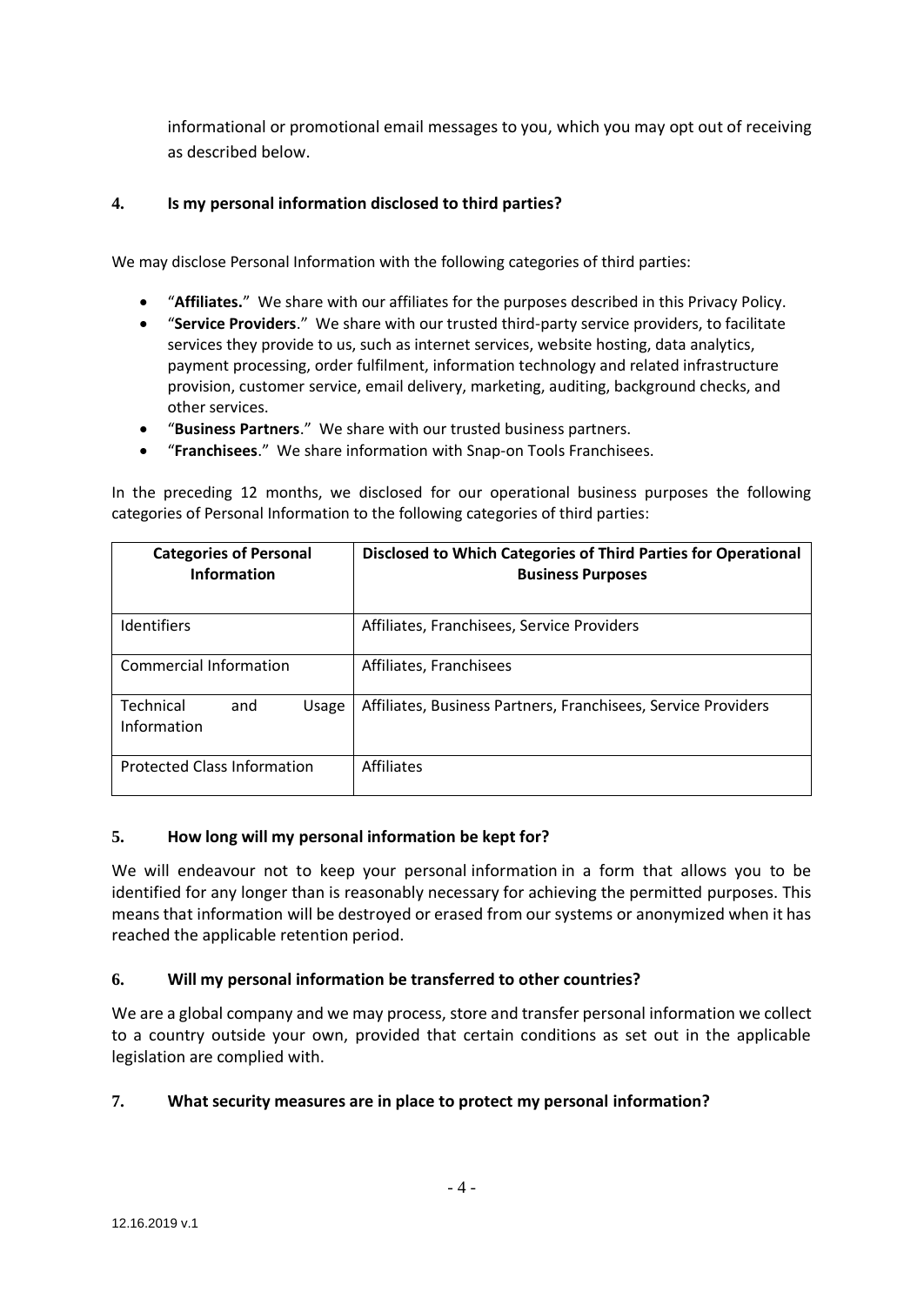We endeavour to protect the security of your personal information. We will seek to maintain administrative, technical and physical safeguards to protect against loss, misuse or unauthorized access, disclosure, alteration or destruction of your personal information.

Unfortunately, the transmission of information via the internet is not completely secure. Although we endeavour to protect your personal information, we cannot guarantee the security of your personal information transmitted to us or stored on our systems; any transmission is at your own risk. Once we have received your personal information, we will use procedures and security features to try to prevent unauthorised access. These procedures include physical, electronic, and managerial procedures.

## **8. How do I update or access my personal information?**

We ask that you keep your information as up-to-date as possible so you may get the maximum benefit from us.

For questions related to updating or changing your information, please contact your franchisee, call our Customer Care team at 1 (800) 424-7226, or email us at [Diagnostics\\_Support@snapon.com](mailto:Diagnostics_Support@snapon.com)*.*

# **9. What specific rights do I have in relation to my personal information based on my residency?**

- **California Residents**: The California Consumer Privacy Act ("CCPA") provides California residents specific rights regarding their personal information. You have the right to be free from unlawful discrimination for exercising your rights under the CCPA. This section describes your CCPA rights and explains how to exercise those rights.
	- o **Access to Specific Information and Data Portability**: You have the right to request that we disclose certain information to you about our collection and use of your personal information over the past 12 months, including the following:
		- The categories of personal information we collected about you.
		- $\blacksquare$ The categories of sources for the personal information we collected about you.
		- Our business or commercial purpose for collecting that personal  $\blacksquare$ information.
		- $\blacksquare$ The categories of Personal Information about you that we shared or disclosed, and, for each, the categories of third parties with whom we shared or to whom we disclosed such Personal Information.
		- The specific pieces of personal information we collected about you (also called a data portability request).
	- o **Deletion Request Rights**: You have the right to request that we delete any of your personal information that we collected from you and retained, subject to certain exceptions. Once we receive and confirm your verifiable consumer request we will delete (and direct our service providers to delete) your personal information from our records, unless an exception applies. We do not provide these deletion rights for B2B personal information. We may deny your deletion request if retaining the information is necessary for us or our service provider(s) to: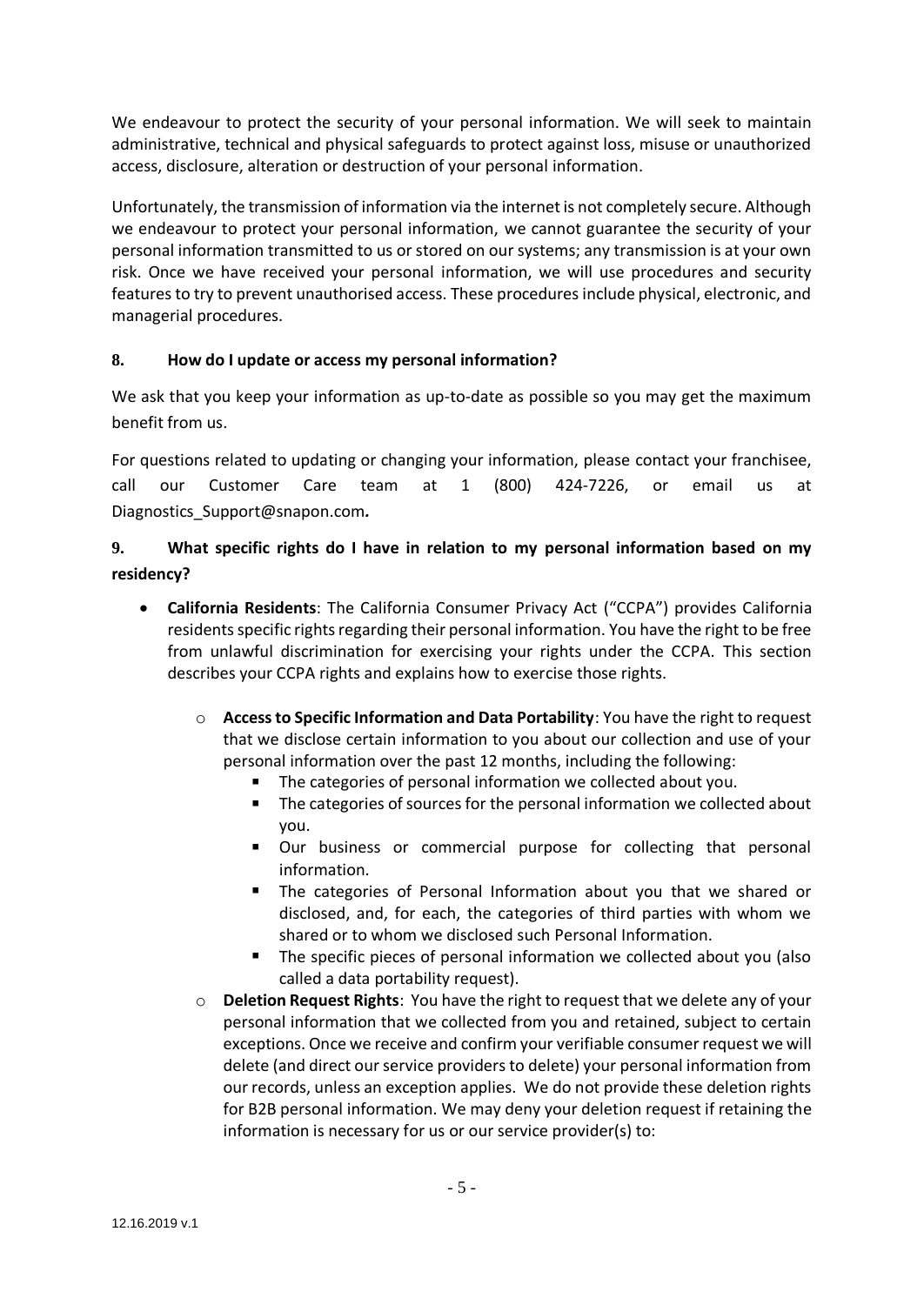- $\blacksquare$ Complete the transaction for which we collected the personal information, provide a good or service that you requested, take actions reasonably anticipated within the context of our ongoing business relationship with you, fulfill the terms of a written warranty or product recall conducted in accordance with federal law, or otherwise perform our contract with you.
- Detect security incidents, protect against malicious, deceptive, fraudulent,  $\mathbf{m}$  . or illegal activity, or prosecute those responsible for such activities.
- Debug products to identify and repair errors that impair existing intended functionality.
- $\blacksquare$ Exercise free speech, ensure the right of another consumer to exercise their free speech rights, or exercise another right provided for by law.
- Comply with the California Electronic Communications Privacy Act (Cal. Penal Code § 1546 et. seq.).
- **Engage in public or peer-reviewed scientific, historical, or statistical** research in the public interest that adheres to all other applicable ethics and privacy laws, when the information's deletion may likely render impossible or seriously impair the research's achievement, if you previously provided informed consent.
- Enable solely internal uses that are reasonably aligned with consumer expectations based on your relationship with us.
- **Comply with a legal obligation.**
- Make other internal and lawful uses of that information that are  $\blacksquare$ compatible with the context in which you provided it.
- o **Exercising Access, Data Portability, and Deletion Rights.** To exercise the rights described above, please submit a verifiable consumer request to us by either:
	- $\blacksquare$ Calling us toll-free at 844-972-1285; or
	- Registering a request [here.](https://compliance.snapon.com/gdpr/RequestForm.aspx?co=SnapOnDiagnostics&dl=en&rt=2)
	- $\blacksquare$ We will verify and respond to your Request to Know or Request to Delete consistent with applicable law, taking into account the type and sensitivity of the Personal Information subject to the request. We may need to request additional Personal Information from you, such as business partner number, name, or device serial number, in order to verify your identity and protect against fraudulent requests. If you make a Request to Delete, we may ask you to confirm your request before we delete your Personal Information.
	- $\blacksquare$ If you are the authorized agent of a consumer, making a Request to Know or a Request to Delete on behalf of the consumer, we will ask you for:
		- proof of your registration with the California Secretary of State to conduct business in California; and
		- proof that the consumer has authorized you to make a Request to Know or a Request to Delete on the consumer's behalf. This must be a permission signed by the consumer. "Signed" means that the permission has either been physically signed or provided electronically in accordance with the Uniform Electronic Transactions Act, Civil Code 1633.7 *et seq*.
	- If an authorized agent has not provided us with a power of attorney from the consumer pursuant to Probate Code sections 4000-4465, we may also:
		- require the consumer to provide you with a written permission signed by the consumer to make the request on the consumer's behalf,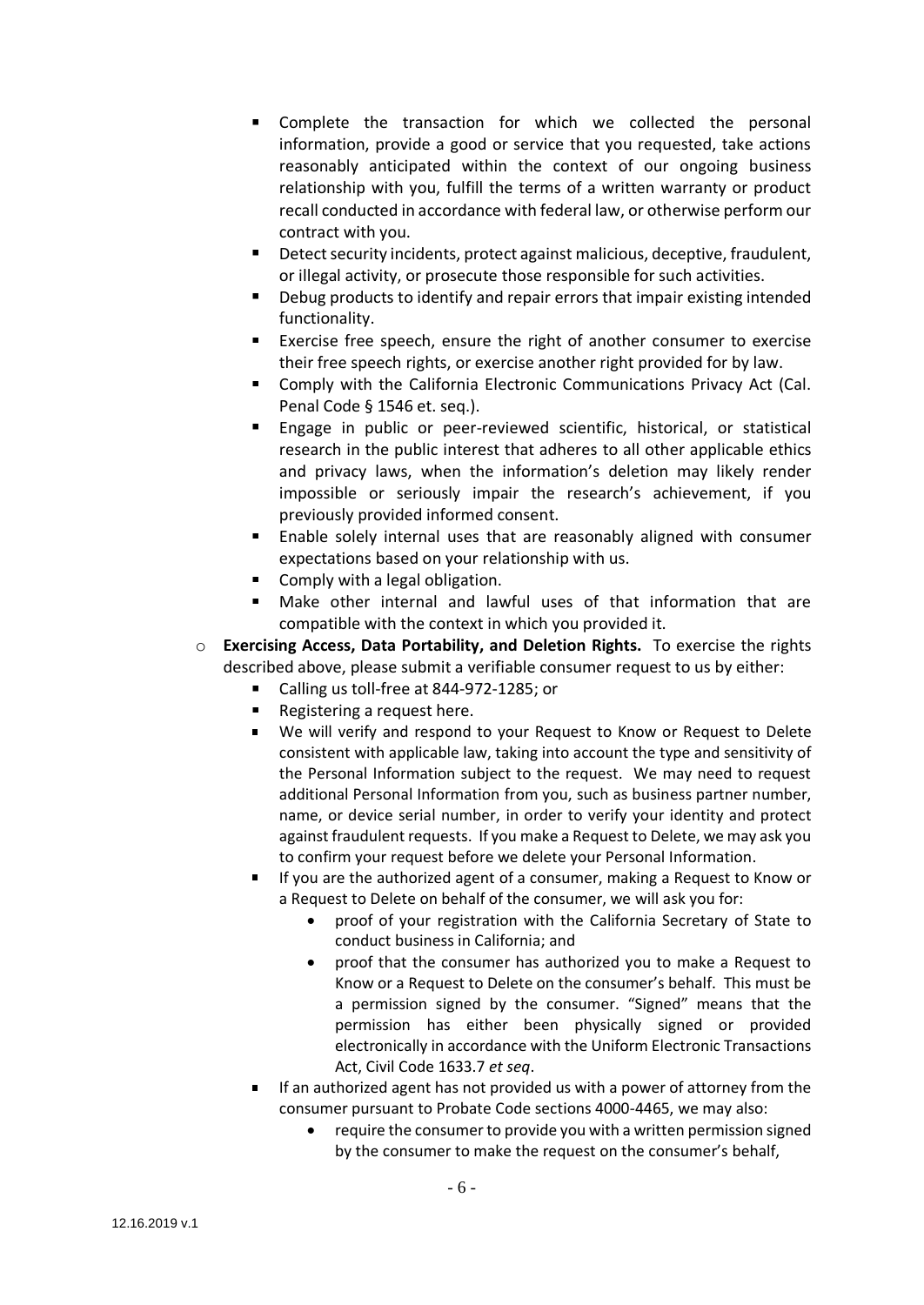- verify the identity of the consumer as we would if the consumer were making the request personally, and
- obtain verification from the consumer that they provided the authorized agent permission to make the request.
- o **Other notices for California residents**:
	- California "Do Not Track" Disclosure. We do not track our customers over time and across third party websites to provide targeted advertising and therefore generally do not respond to Do Not Track (DNT) signals.
	- $\blacksquare$ **Pursuant the CCPA, California residents have the right to opt-out of the sale of their personal information.**
	- **WE HAVE NOT "SOLD" PERSONAL INFORMATION FOR PURPOSES OF THE CCPA.**
	- If you are a resident of California, under 18, and a registered user of our websites, you may ask us to remove content or information that you have posted by writing to our Data Protection Manager at [DataProtectionManager@snapon.com.](mailto:DataProtectionManager@snapon.com) Please note that your request does not ensure complete or comprehensive removal of the content or information, as, for example, some of your content may have been reposted by another user.
- **Nevada Residents**: Nevada residents may request that website operators not sell consumer's "Covered Information" as defined by Nevada law. **WE HAVE NOT "SOLD" COVERED INFORMATION FOR PURPOSES OF NEVADA LAW**. If you are a Nevada resident that would like to make a further inquiry regarding the selling your Covered Information, please contact [DataProtectionManager@snapon.com.](mailto:DataProtectionManager@snapon.com)

### **10. How do I opt out of being contacted for promotional purposes?**

You have the right to ask us not to send you marketing communications. We will usually inform you (before collecting the personal information) if we intend to use your personal information for such purposes or if we intend to disclose your information to any third party for such purposes. You can exercise your right to prevent such processing by checking certain boxes on the forms we use to collect personal information. You can also exercise the right to prevent such processing at any time by:

- Clicking the unsubscribe, or update marketing preferences links in any informational or promotional email that we send you.
- Calling our Customer Care team at 1 (800) 424-7226 if you have any questions about changing your contact preference or require assistance in removing your name from our subscription lists.

### <span id="page-6-0"></span>**11. How do we use cookies?**

• **What are cookies:** Cookies are small text files that are placed on your computer by websites that you visit, and are widely used to make websites work, or work more efficiently.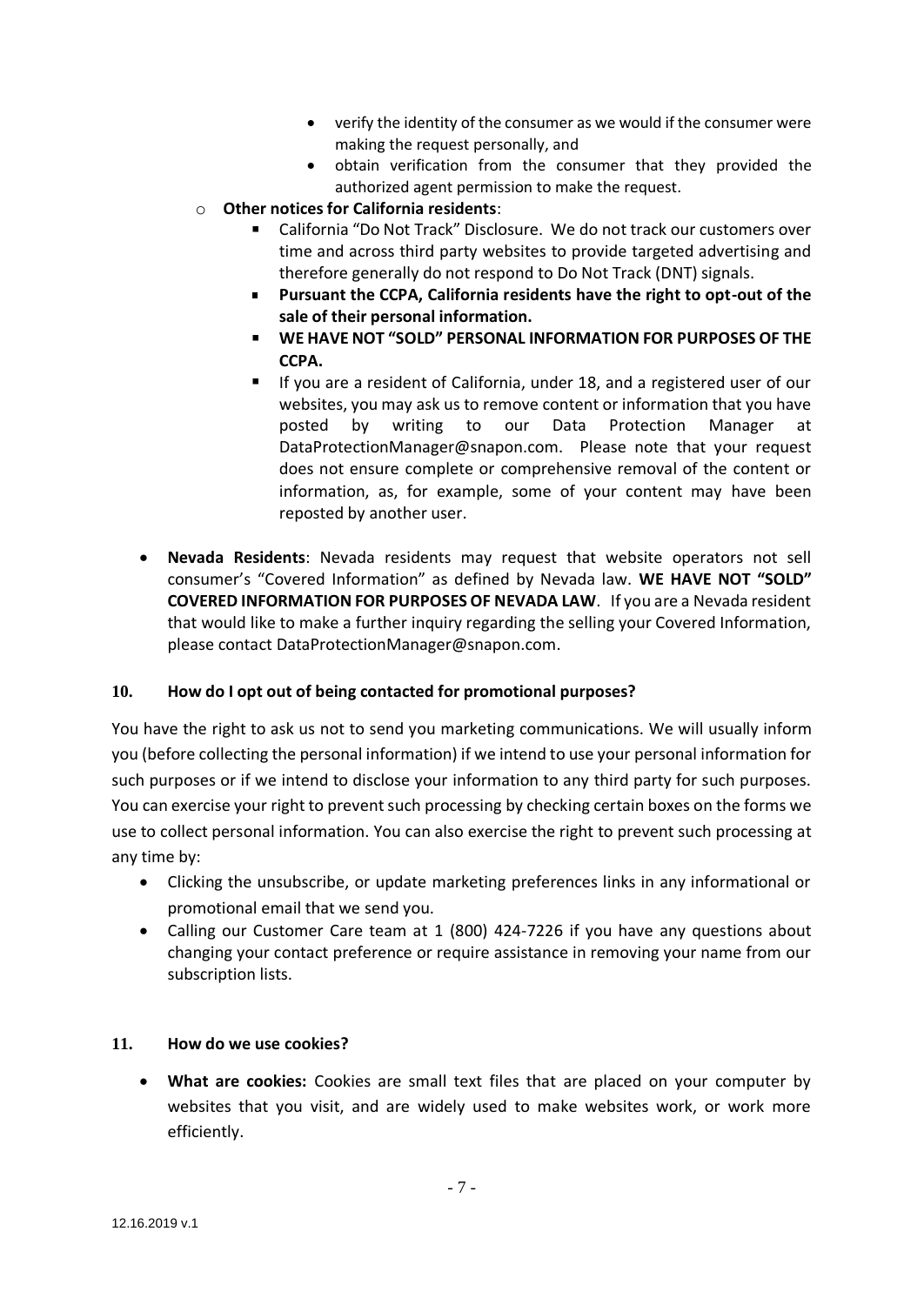If you receive marketing or newsletter emails from us, they are sent using our service provider MailChimp. The MailChimp privacy notice can be found here: https://mailchimp.com/legal/privacy/. Emails from this service may include tracking pixels (also known as web beacons) to enable us to recognize when someone has opened them and measure the success of campaigns. MailChimp's Cookie Statement can be found here: https://mailchimp.com/legal/cookies/.

### • **How do I change my cookie settings:**

- o Most browsers automatically accept cookies. However, you can prevent cookies from being stored on your computer or device by setting your browser to not accept cookies. The exact instructions for this can be found in the manual for your browser. You can delete cookies already on your computer or device at any time. If you choose to set your browser settings so cookies are not accepted, then you can still visit our website, apps and online services, however doing so may affect your use of some parts of our web services, apps and online services and reduce availability of the services provided by our website, apps and online services.
- o [You can change your cookie preferences for this website at any time at <https://www.snapon.com/EN/Privacy-Policy>.]
- $\circ$  To opt out of being tracked by Google Analytics across all websites, visit [http://tools.google.com/dlpage/gaoptout.](http://tools.google.com/dlpage/gaoptout)
- $\circ$  You can disable tracking pixels in our email campaigns by blocking remote images from being displayed by default in your mail client.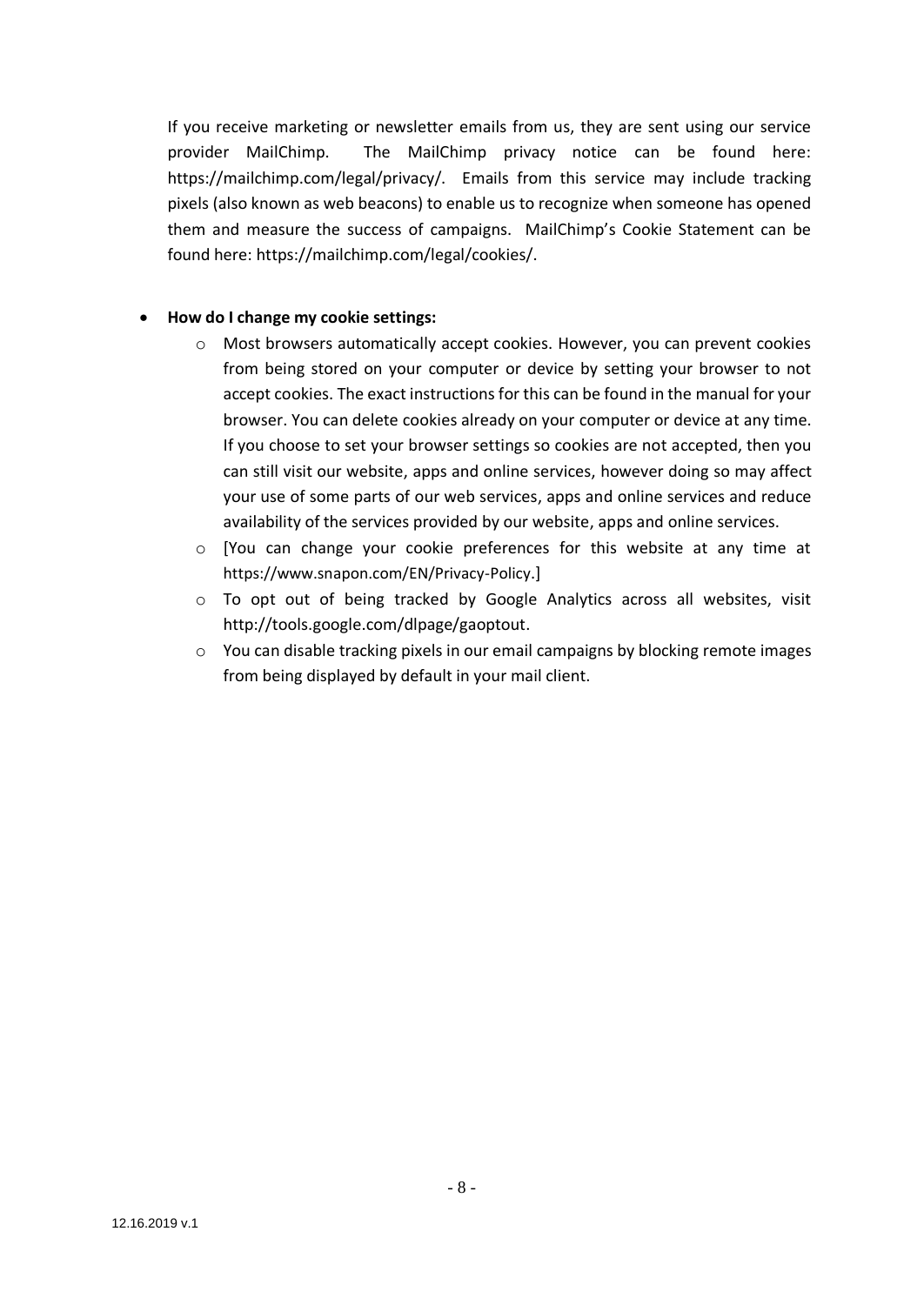• **How does this website use cookies**: The table below explains the cookies we use and why.

| <b>Cookie</b>                               | <b>Name</b>                              | <b>Purpose</b>                                                                                                                                                                                                                                                                                                                                                                                                                                                                             | <b>More information</b>                                                                                                   |
|---------------------------------------------|------------------------------------------|--------------------------------------------------------------------------------------------------------------------------------------------------------------------------------------------------------------------------------------------------------------------------------------------------------------------------------------------------------------------------------------------------------------------------------------------------------------------------------------------|---------------------------------------------------------------------------------------------------------------------------|
| <b>Strictly Necessary</b><br><b>Cookies</b> | PHPSESSID                                | These cookies are necessary for the website to function and cannot be<br>switched off in our systems. They are usually only set in response to actions<br>made by you which amount to a request for services, such as setting your<br>privacy preferences, logging in or filling in forms. You can set your browser<br>to block or alert you about these cookies, but some parts of the site will not<br>then work. These cookies do not store any personally identifiable<br>information. | This is used to remember selections<br>between pages.                                                                     |
| <b>Performance Cookies</b>                  | ga<br>$\_gid$<br>gat_gtag_UA_157350392_1 | These cookies allow us to count visits and traffic sources so we can measure<br>and improve the performance of our site. They help us to know which pages<br>are the most and least popular and see how visitors move around the site.<br>All information these cookies collect is aggregated and therefore<br>anonymous. If you do not allow these cookies we will not know when you<br>have visited our site, and will not be able to monitor its performance.                           | Google Analytics cookies<br>https://developers.google.com/ana<br>lytics/devguides/collection/analytic<br>sjs/cookie-usage |
| <b>Functional Cookies</b>                   |                                          | These cookies enable the website to provide enhanced functionality and<br>personalisation. They may be set by us or by third party providers whose<br>services we have added to our pages. If you do not allow these cookies then<br>some or all of these services may not function properly.                                                                                                                                                                                              |                                                                                                                           |
| <b>Targeting Cookies</b>                    |                                          | These cookies may be set through our site by our advertising partners. They<br>may be used by those companies to build a profile of your interests and show<br>you relevant adverts on other sites. They do not store directly personal<br>information, but are based on uniquely identifying your browser and internet<br>device. If you do not allow these cookies, you will experience less targeted<br>advertising.                                                                    |                                                                                                                           |
| <b>Cookie</b>                               | <b>Name</b>                              | Purpose                                                                                                                                                                                                                                                                                                                                                                                                                                                                                    | <b>More information</b>                                                                                                   |
| <b>Strictly Necessary</b><br><b>Cookies</b> | PHPSESSID                                | These cookies are necessary for the website to function and cannot be<br>switched off in our systems. They are usually only set in response to actions<br>made by you which amount to a request for services, such as setting your                                                                                                                                                                                                                                                         | This is used to remember selections<br>between pages.                                                                     |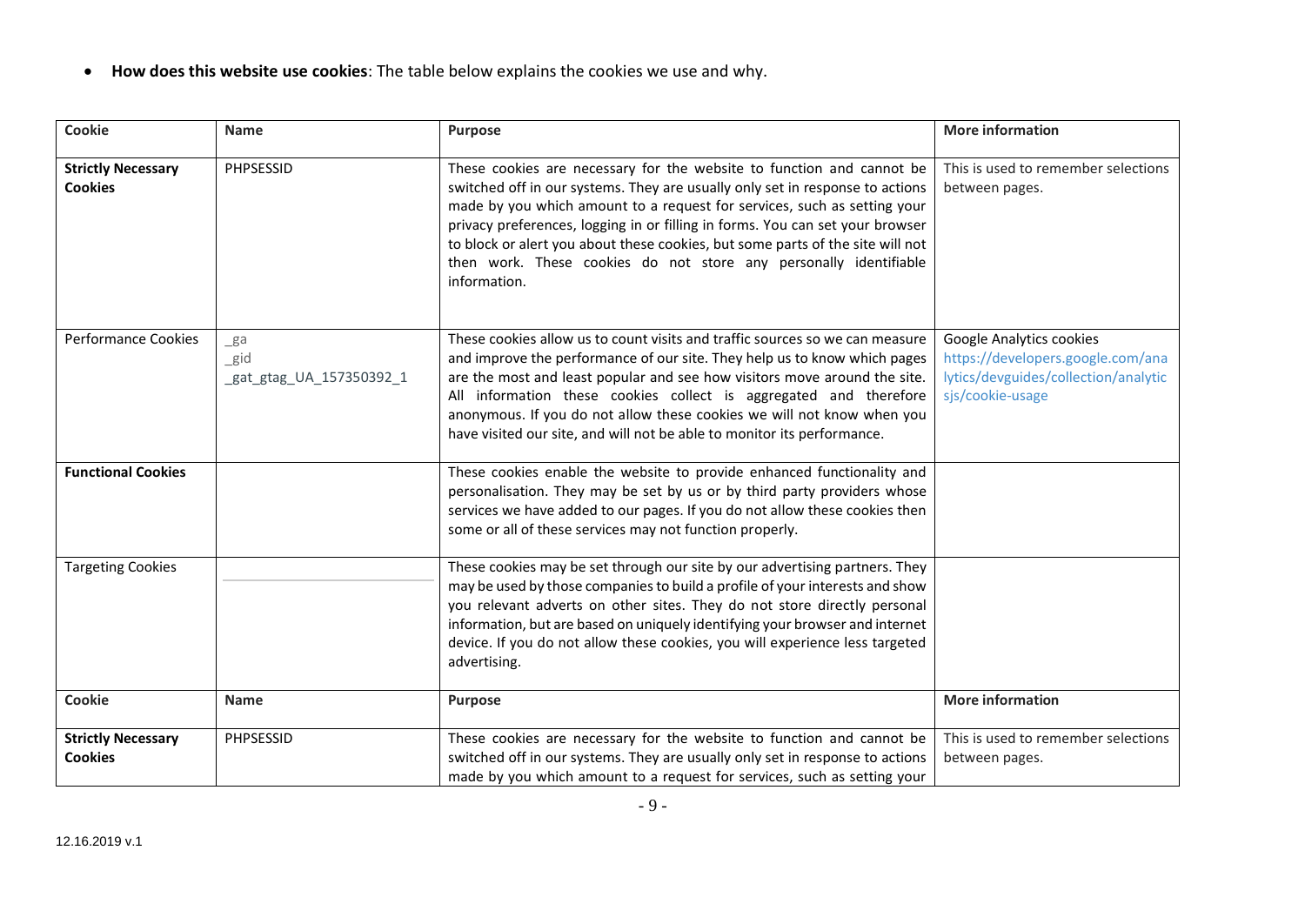|                           |                                            | privacy preferences, logging in or filling in forms. You can set your browser<br>to block or alert you about these cookies, but some parts of the site will not<br>then work. These cookies do not store any personally identifiable<br>information.                                                                                                                                                                                                             |                                                                                                                           |
|---------------------------|--------------------------------------------|------------------------------------------------------------------------------------------------------------------------------------------------------------------------------------------------------------------------------------------------------------------------------------------------------------------------------------------------------------------------------------------------------------------------------------------------------------------|---------------------------------------------------------------------------------------------------------------------------|
| Performance Cookies       | ga<br>$\_$ gid<br>gat_gtag_UA_157350392_1_ | These cookies allow us to count visits and traffic sources so we can measure<br>and improve the performance of our site. They help us to know which pages<br>are the most and least popular and see how visitors move around the site.<br>All information these cookies collect is aggregated and therefore<br>anonymous. If you do not allow these cookies we will not know when you<br>have visited our site, and will not be able to monitor its performance. | Google Analytics cookies<br>https://developers.google.com/ana<br>lytics/devguides/collection/analytic<br>sjs/cookie-usage |
| <b>Functional Cookies</b> |                                            | These cookies enable the website to provide enhanced functionality and<br>personalisation. They may be set by us or by third party providers whose<br>services we have added to our pages. If you do not allow these cookies then<br>some or all of these services may not function properly.                                                                                                                                                                    |                                                                                                                           |
| <b>Targeting Cookies</b>  |                                            | These cookies may be set through our site by our advertising partners. They<br>may be used by those companies to build a profile of your interests and show<br>you relevant adverts on other sites. They do not store directly personal<br>information, but are based on uniquely identifying your browser and internet<br>device. If you do not allow these cookies, you will experience less targeted<br>advertising.                                          |                                                                                                                           |

Cookie expiration time varies. See above.